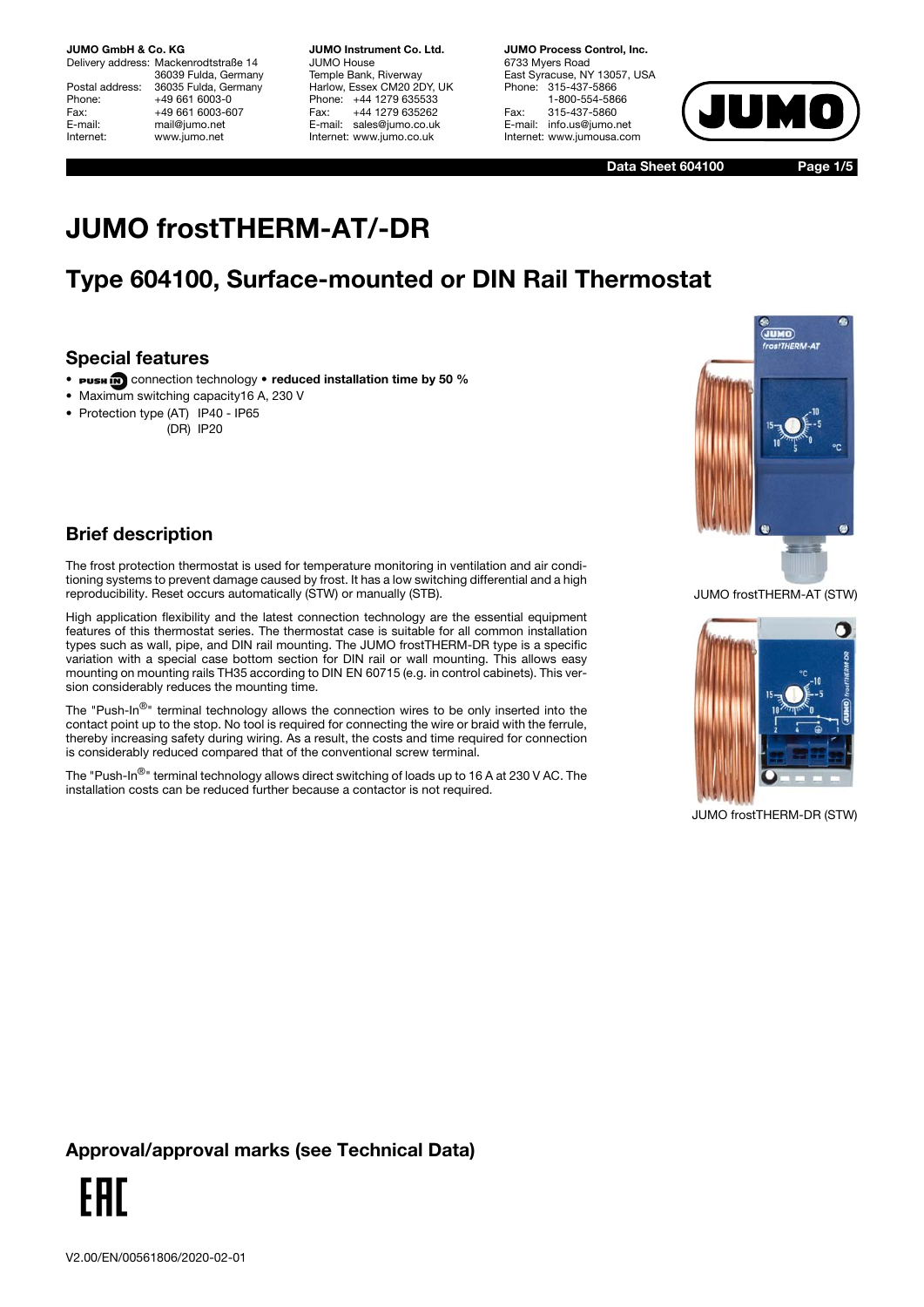Delivery address: Mackenrodtstraße 14 36039 Fulda, Germany Postal address: 36035 Fulda, Germany Phone: +49 661 6003-0<br>Fax: +49 661 6003-60 Fax: +49 661 6003-607<br>E-mail: mail@jumo.net E-mail: mail@jumo.net<br>
Internet: www.iumo.net www.jumo.net

**JUMO Instrument Co. Ltd.** JUMO House Temple Bank, Riverway Harlow, Essex CM20 2DY, UK Phone: +44 1279 635533 Fax: +44 1279 635262 E-mail: sales@jumo.co.uk Internet: www.jumo.co.uk

**JUMO Process Control, Inc.** 6733 Myers Road East Syracuse, NY 13057, USA Phone: 315-437-5866 1-800-554-5866 Fax: 315-437-5860 E-mail: info.us@jumo.net Internet: www.jumousa.com



**Data Sheet 604100 Page 2/5**

### **Switching function**

| Safety temperature monitor<br><b>STW</b> | If the probe line falls below the entered setpoint value over a length of 15 cm with 3 m, 30 cm with 6 m, and<br>40 cm with 12 m, then electrical circuit 1-2 is opened while electrical circuit 1-4 is closed due to the change-<br>over function. When the temperature rises, the microswitch is automatically switched back to its original posi-<br>tion. |  |
|------------------------------------------|---------------------------------------------------------------------------------------------------------------------------------------------------------------------------------------------------------------------------------------------------------------------------------------------------------------------------------------------------------------|--|
|                                          | If the measuring system is destroyed (i.e. if the expansion fluid escapes) the pressure in the diaphragm drops<br>and permanently opens electrical circuit 1-2 and closes electrical circuit 1-4.                                                                                                                                                             |  |
| Safety temperature limiter<br><b>STB</b> | In the event of a temperature drop, the safety temperature limiter automatically locks and can only be<br>unlocked manually once the temperature has risen again.                                                                                                                                                                                             |  |
|                                          | If the measuring system is destroyed (i.e. if the expansion fluid escapes), the pressure in the diaphragm drops<br>and permanently opens electrical circuit 1-2 and closes electrical circuit 1-4.                                                                                                                                                            |  |

#### **Technical data**

|                                                       | Type 5                                                                                                                                                                       | Type 7                                                                 |  |  |
|-------------------------------------------------------|------------------------------------------------------------------------------------------------------------------------------------------------------------------------------|------------------------------------------------------------------------|--|--|
| Case                                                  | Case bottom section: PA (reinforced)                                                                                                                                         |                                                                        |  |  |
|                                                       |                                                                                                                                                                              | Color: Silver gray RAL 7001                                            |  |  |
|                                                       | Case lid: ABS with inspection window (PMMA)                                                                                                                                  |                                                                        |  |  |
|                                                       | Color: Cobalt blue RAL 5013                                                                                                                                                  |                                                                        |  |  |
| Setpoint value adjustment                             |                                                                                                                                                                              |                                                                        |  |  |
| STW. STB                                              | The switching point can be adjusted with a screw-<br>driver once the case lid has been removed. The set<br>switching point can be checked through the inspec-<br>tion glass. | Switching point can adjusted with a screwdriver.                       |  |  |
| <b>Protection class</b>                               | IP 40 according to EN 60529                                                                                                                                                  | IP 20 according to EN 60529                                            |  |  |
|                                                       | IP 65 according to EN 60529 (TZ 404)                                                                                                                                         |                                                                        |  |  |
| Electrical connection                                 | Cable gland M 20 x 1.5,<br>for cable $\varnothing$ 6-12 mm                                                                                                                   | Cable connection directly on <b>PUSH IN</b> terminals                  |  |  |
| Probe line-Ø                                          | Approx. 2.4 mm (or 9.5 mm with 1.8 m capillary)                                                                                                                              |                                                                        |  |  |
| <b>Case mounting</b>                                  | Wall mounting / pipe mounting                                                                                                                                                | Wall mounting,<br>DIN rail installation TH35 according to DIN EN 60715 |  |  |
| Weight                                                | Approx. 0.2 kg                                                                                                                                                               |                                                                        |  |  |
| Allowable storage tempera-<br>ture                    | $-30$ °C to $+80$ °C                                                                                                                                                         |                                                                        |  |  |
| Allowable                                             | $-20$ °C to $+80$ °C                                                                                                                                                         |                                                                        |  |  |
| ambient conditions                                    | The ambient temperature must exceed the switching point by $+2$ °C.                                                                                                          |                                                                        |  |  |
| on the switching head                                 |                                                                                                                                                                              |                                                                        |  |  |
| Maximum allowable<br>probe line temperature           | 120 °C                                                                                                                                                                       |                                                                        |  |  |
| Allowable minimum bending<br>radius of the probe line | $20 \text{ mm}$                                                                                                                                                              |                                                                        |  |  |

#### **Approvals / approval marks**

| Approval marks   | Testing agency | Certificates / certification<br>number | Inspection basics                                                       | Valid for                        |
|------------------|----------------|----------------------------------------|-------------------------------------------------------------------------|----------------------------------|
| EAC <sup>a</sup> | Gost Norm AG   | TC RU C-DE.AB98.B.00348                | Technical rules of the customs  <br>union Russia/Belarus/<br>Kazakhstan | <b>JUMO</b><br>frostTHERM-AT/-DR |

a Russian documentation upon request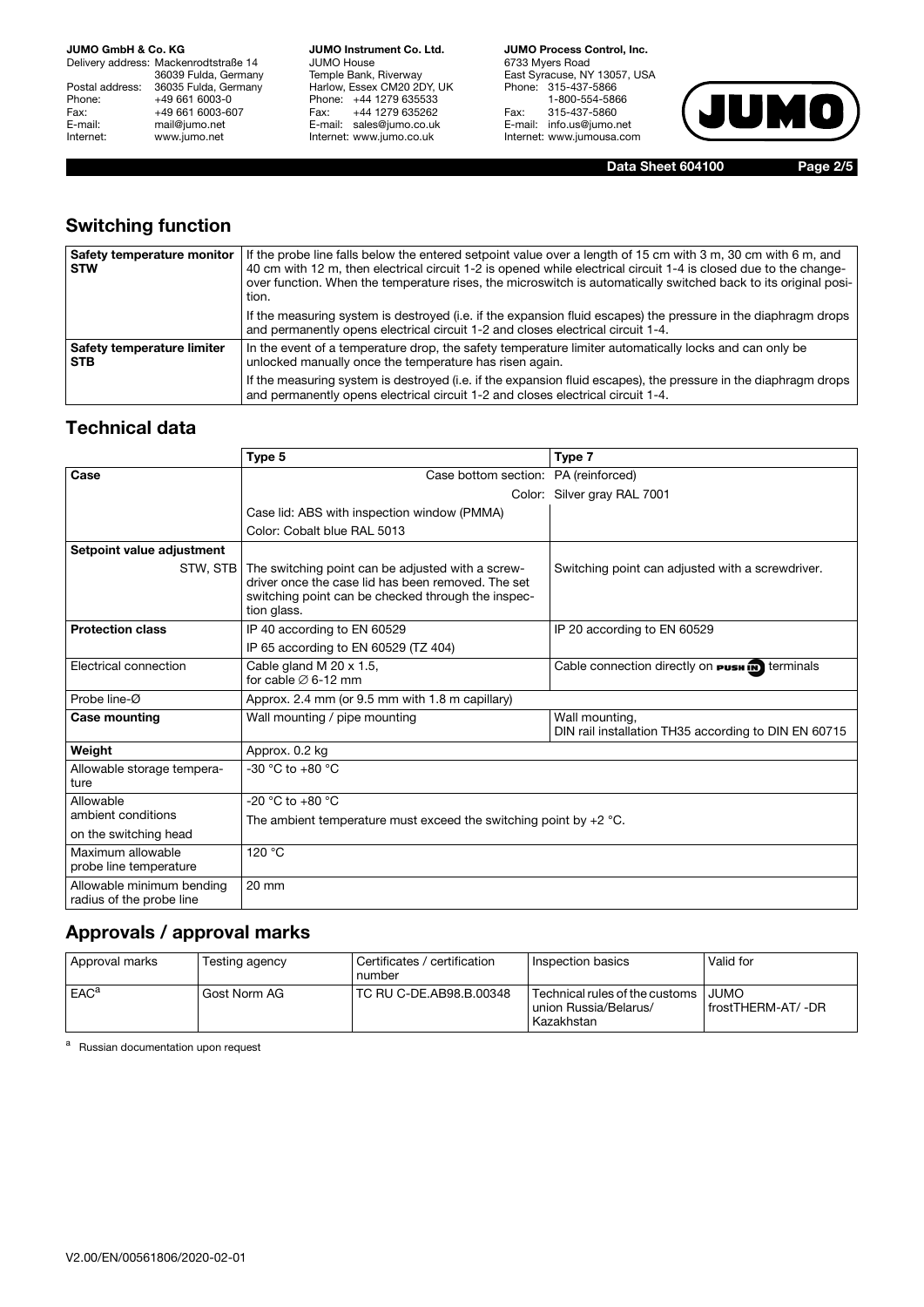Delivery address: Mackenrodtstraße 14 36039 Fulda, Germany Postal address: 36035 Fulda, Germany Phone: +49 661 6003-0<br>Fax: +49 661 6003-60 Fax: +49 661 6003-607<br>E-mail: mail@jumo.net E-mail: mail@jumo.net<br>Internet: www.iumo.net www.jumo.net

**JUMO Instrument Co. Ltd.** JUMO House Temple Bank, Riverway Harlow, Essex CM20 2DY, UK Phone: +44 1279 635533 Fax: +44 1279 635262 E-mail: sales@jumo.co.uk Internet: www.jumo.co.uk

**JUMO Process Control, Inc.** 6733 Myers Road East Syracuse, NY 13057, USA Phone: 315-437-5866 1-800-554-5866 Fax: 315-437-5860 E-mail: info.us@jumo.net Internet: www.jumousa.com



**Data Sheet 604100 Page 3/5**

#### **Electrical data**

| <b>Electrical contact</b>                 | Snap-action switch with single-pole changeover contact                                                                                                                                                                                            |                                                                                                                   |  |  |  |
|-------------------------------------------|---------------------------------------------------------------------------------------------------------------------------------------------------------------------------------------------------------------------------------------------------|-------------------------------------------------------------------------------------------------------------------|--|--|--|
| <b>Switching capacity</b>                 | <b>STW</b>                                                                                                                                                                                                                                        | <b>STB</b>                                                                                                        |  |  |  |
|                                           | On the N/C contact (contact deck 1-2):<br>AC 230 V + 10 %, 16 (2.5) A, $\cos \varphi = 1$ (0.6),<br>DC 230 V +10 %, 0.25 A                                                                                                                        | On the N/C contact (contact deck 1-2):<br>AC 230 V + 10 %, 16 (2.5) A, $cos = 1$ (0.6),<br>DC 230 V +10 %, 0.25 A |  |  |  |
|                                           | On the N/O contact (contact deck 1-4):<br>On the signal contact (contact deck 1-4):<br>AC 230 V + 10 %, 6.3 (2.5) A, $\cos \varphi = 1$ (0.6),<br>AC 230 V + 10 %, 2 (04) A, $cos = 1$ (0.6),<br>DC 230 V +10 %, 0.25 A<br>DC 230 V +10 %, 0.25 A |                                                                                                                   |  |  |  |
| <b>Electrical connection</b>              | <b>PUSH IN</b> contact (plug-type terminal)                                                                                                                                                                                                       |                                                                                                                   |  |  |  |
|                                           | "Push-In <sup>®</sup> " terminal technology: Patented connection technology from Weidmüller GmbH & Co. KG, Detmold.                                                                                                                               |                                                                                                                   |  |  |  |
| <b>Connection cross section</b>           | 0.75 to 2.5 $mm2$ finely stranded (single-wire, fine wired with ferrule)                                                                                                                                                                          |                                                                                                                   |  |  |  |
| Switching reliability                     | To ensure high switching reliability, we recommend a minimum load of:                                                                                                                                                                             |                                                                                                                   |  |  |  |
|                                           | AC / $DC = 24$ V, 100 mA with silver contacts                                                                                                                                                                                                     |                                                                                                                   |  |  |  |
| Switching point accuracy                  | $+/- 2 °C$                                                                                                                                                                                                                                        |                                                                                                                   |  |  |  |
| <b>Switching differential</b>             | Approx. 1.5 +/- 1 °C                                                                                                                                                                                                                              |                                                                                                                   |  |  |  |
| <b>Factory setting</b><br>switching point | $5^{\circ}$ C                                                                                                                                                                                                                                     |                                                                                                                   |  |  |  |

## **Connection diagram**

| 图 |  | $\overline{14}$<br><b>STW</b> | $2 + 4 +$<br><b>STB</b> | The connection diagram included in the data sheet provides<br>initial information about the connection options. Only use the<br>installation instructions or the operating instructions for the<br>electrical connection. The know-how and the correct technical<br>implementation of the safety instructions/warnings contained<br>in these documents are prerequisite for the installation, elec-<br>trical connection, and startup as well as for safety during<br>operation. |
|---|--|-------------------------------|-------------------------|----------------------------------------------------------------------------------------------------------------------------------------------------------------------------------------------------------------------------------------------------------------------------------------------------------------------------------------------------------------------------------------------------------------------------------------------------------------------------------|
|---|--|-------------------------------|-------------------------|----------------------------------------------------------------------------------------------------------------------------------------------------------------------------------------------------------------------------------------------------------------------------------------------------------------------------------------------------------------------------------------------------------------------------------------------------------------------------------|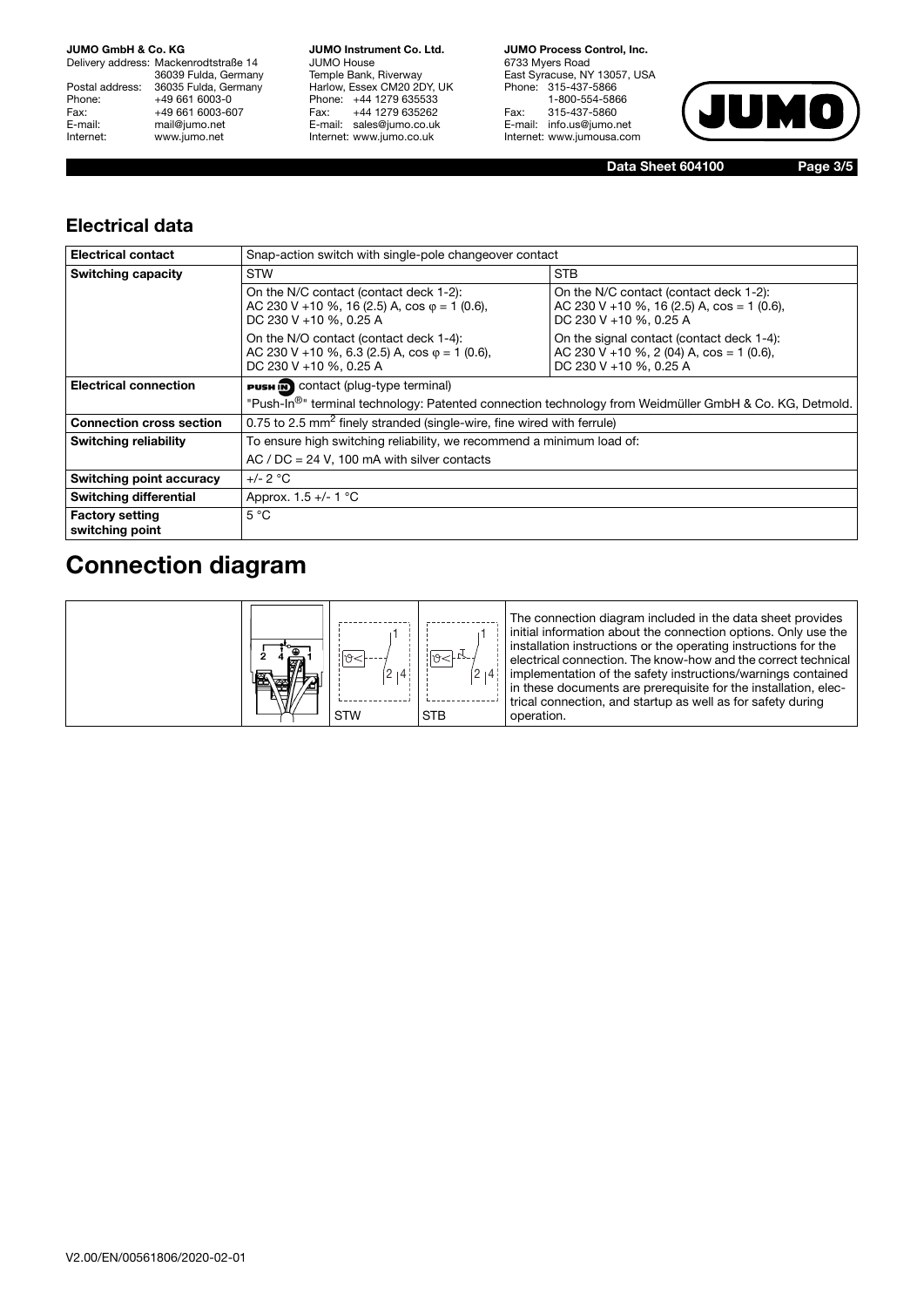Delivery address: Mackenrodtstraße 14 36039 Fulda, Germany Postal address: 36035 Fulda, Germany Phone: +49 661 6003-0<br>Fax: +49 661 6003-6 Fax: +49 661 6003-607<br>E-mail: mail@jumo.net E-mail: mail@jumo.net<br>
Internet: www.iumo.net www.jumo.net

**JUMO Instrument Co. Ltd.** JUMO House Temple Bank, Riverway Harlow, Essex CM20 2DY, UK Phone: +44 1279 635533<br>Fax: +44 1279 635262 +44 1279 635262 E-mail: sales@jumo.co.uk Internet: www.jumo.co.uk

**JUMO Process Control, Inc.** 6733 Myers Road East Syracuse, NY 13057, USA Phone: 315-437-5866 1-800-554-5866 Fax: 315-437-5860 E-mail: info.us@jumo.net Internet: www.jumousa.com



**Data Sheet 604100 Page 4/5**

# **Dimensions**

### **JUMO frostTHERM type 604100**



#### **Accessories (Data sheet 606710)**

| Sales no. | Гуре   | Material   |  |
|-----------|--------|------------|--|
| 00558731  |        |            |  |
| 3 pieces  |        | Polyamide, |  |
| 00558730  | Holder | reinforced |  |
| 6 pieces  |        |            |  |